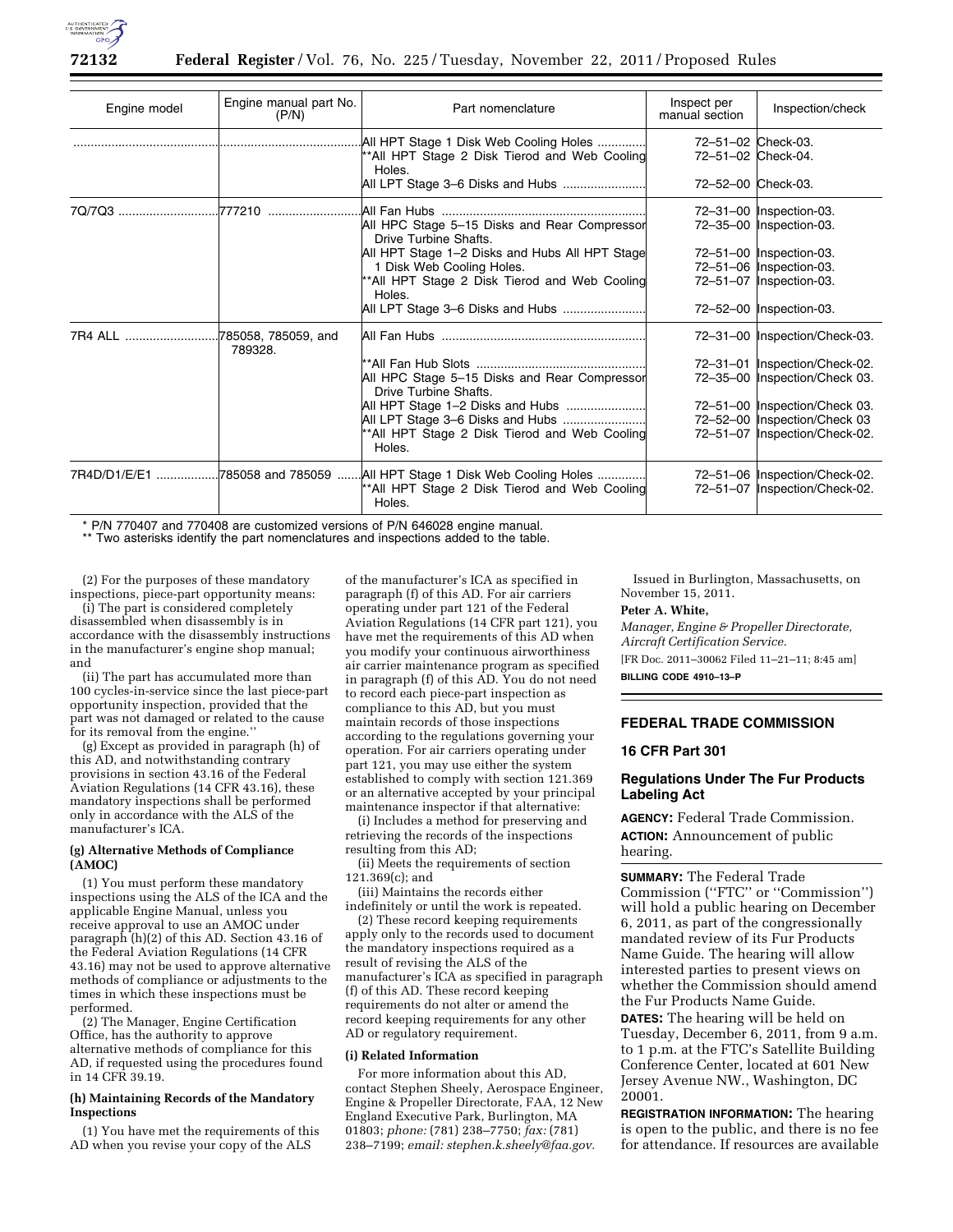for broadcasting, this hearing will be available via a webcast (check the FTC Web site, *[http://www.ftc.gov,](http://www.ftc.gov)* for a webcast announcement). For admittance to the Conference Center, all attendees will be required to show a valid photo identification, such as a driver's license. The FTC will accept pre-registration for this hearing. Pre-registration is not necessary to attend, but is encouraged so that we may better plan this event. To pre-register, please email your name and affiliation to *[mwilshire@ftc.gov.](mailto:mwilshire@ftc.gov)* When you pre-register, we will collect your name, affiliation, and your email address. This information will be used to estimate how many people will attend. We may use your email address to contact you with information about the hearing.

Under the Freedom of Information Act or other laws, we may be required to disclose to outside organizations the information you provide. For additional information, including routine uses of your information permitted by the Privacy Act, *see* the Commission's Privacy Policy at *[http://www.ftc.gov/ftc/](http://www.ftc.gov/ftc/privacy.htm) [privacy.htm.](http://www.ftc.gov/ftc/privacy.htm)* The FTC Act and other laws the Commission administers permit the collection of this contact information to consider and use for the above purposes.

**FOR FURTHER INFORMATION CONTACT:**  Matthew Wilshire, (202) 326–2976, Attorney, Division of Enforcement, Bureau of Consumer Protection, Federal Trade Commission, 600 Pennsylvania Avenue, NW., Washington, DC 20580. **SUPPLEMENTARY INFORMATION:** 

#### **I. Background**

The FTC will hold a public hearing on December 6, 2011, regarding whether to amend its Fur Products Name Guide (''Name Guide''), 16 CFR 301.0. This hearing is part of a review of the Name Guide, which is required by the Truth in Fur Labeling Act (''TFLA'').1 On March 14, 2011, the Commission published an Advance Notice of Proposed Rulemaking (''ANPR'') initiating the review, $\frac{1}{2}$  seeking comment on the Name Guide as well as all of the Commission's regulations (''Fur Rules'') under the Fur Products Labeling Act (''Fur Act'').3

To implement any change to the Name Guide, the Fur Act requires the Commission to hold a public hearing.4 Although the Commission has not determined whether to amend the Name

Guide, it will hold a public hearing to consider the significant issues raised by the comments it received in response to the ANPR. Accordingly, the Commission issues this **Federal Register**  Notice to announce the upcoming hearing and propose issues that attending parties should address.

This announcement first provides background on the Fur Act and Rules, the Name Guide, and the ANPR and the comments received in response. It then suggests issues for discussion at the hearing.

### *A. Fur Act and Rules*

The Fur Act prohibits misbranding and false advertising of fur products, and requires labeling of most fur products.5 Pursuant to the Act, the Commission promulgated the Fur Rules to establish disclosure requirements that assist consumers in making informed purchasing decisions.6 Specifically, the Fur Act and Rules require fur manufacturers, dealers, and retailers to place labels on products made entirely or partly of fur disclosing: (1) The animal's name as listed in the Name Guide; (2) the presence in the fur product of any used, bleached, dyed, or otherwise artificially colored fur; (3) the presence in the fur product of any paws, tails, bellies, or waste fur; (4) the name or Registered Identification Number of the manufacturer or other party responsible for the garment; and (5) the garment's country of origin.7 In addition, manufacturers must include an item number or mark on the label for identification purposes.<sup>8</sup>

#### *B. The Name Guide*

The Fur Act requires the Commission to maintain ''a register setting forth the names of hair, fleece, and fur-bearing animals.'' 9 The Act further requires these names to ''be the true English names for the animals in question, or in the absence of a true English name for an animal, the name by which such animal can be properly identified in the United States.'' 10 The Name Guide provides English names for furproducing animals, listed by genusspecies. For example, the Name Guide requires covered entities to label *vulpes fulva* as fox.11

The Commission first published the Name Guide in 1952. The Name Guide can only be amended under the Fur Act

"after holding public hearings."<sup>12</sup> The Commission has done so twice, most recently in 1967.

### *C. ANPR and Comments on the Name Guide*

On December 18, 2010, the President signed TFLA. The law directed the Commission to begin a review of the Name Guide and provide the opportunity to comment on the Name Guide within 90 days. Accordingly, the Commission initiated a review of the Name Guide by publishing the ANPR on March 14, 2011. The ANPR sought comment on the Name Guide generally and on whether the Commission should alter the Name Guide's fur names in particular. As part of the Commission's comprehensive regulatory review program, the ANPR also sought comment on the Fur Rules.13

The Commission received 15 comments in response to the ANPR,14 seven of which discussed the Name Guide.15 One of the seven urged the Commission to add ''sheepskin'' as an allowed name.16 The other six focused on the Name Guide's name for *nyctereutes procyonoidos.*17 Currently, the Name Guide requires that fur industry members label this species ''Asiatic Raccoon.'' The Humane Society of the United States (''HSUS'') objected and asked the Commission to replace it with ''Raccoon Dog.'' HSUS first asserted that the ''true English name'' of an animal should be the name ''most widely accepted by the *scientific community.*'' 18 To gauge scientific consensus, HSUS suggested that the Commission use the names specified by the Integrated Taxonomic Information System (''ITIS''), ''a partnership of federal governmental agencies formed to

13For further discussion of the program, *see [www.ftc.gov/opa/2011/07/regreview.shtm.](http://www.ftc.gov/opa/2011/07/regreview.shtm)* 

15The Commission will respond to comments regarding Fur Rules other than the Name Guide at a later date.

17Two of these comments also discussed issues unrelated to *nyctereutes procyonoidos.* First, the Fur Information Council of America noted what it described as ''factual and typographical errors'' in the Name Guide and requested that the Commission remove names of certain prohibited species, such as dog and cat. See Fur Information Council of America Comment at 7–8. Second, the Humane Society of the United States objected to the Name Guide's use of one common name for multiple animals and suggested updating several names that ''are no longer the accepted common name, appear to have never been the accepted common name, or even appear to be trade names, and would not properly inform the consumer.'' Humane Society of the United States Comment at 9.

18HSUS comment at 7 (emphasis in original).

<sup>1</sup>Public Law 111–313.

<sup>2</sup>*Federal Trade Commission: Advance notice of proposed rulemaking: request for comment,* 76 FR 13550 (Mar. 14, 2011).

<sup>3</sup> 15 U.S.C. 69–69j.

<sup>4</sup> 15 U.S.C. 69e(b).

<sup>5</sup> 15 U.S.C. 69 *et seq.* 

<sup>6</sup> 16 CFR part 301.

<sup>7</sup> 15 U.S.C. 69b(2); 16 CFR 301.2(a).

<sup>8</sup> 16 CFR 301.40.

<sup>9</sup> 15 U.S.C. 69e(a).

<sup>10</sup> *Id.* 

<sup>11</sup> 16 CFR 301.0.

<sup>12</sup> 15 U.S.C. 69e(b).

<sup>14</sup>The comments are available at *[http://](http://www.ftc.gov/os/comments/furlabeling) [www.ftc.gov/os/comments/furlabeling.](http://www.ftc.gov/os/comments/furlabeling)* 

<sup>16</sup>*See* Deckers Outdoor Corporation Comment at 8–9.